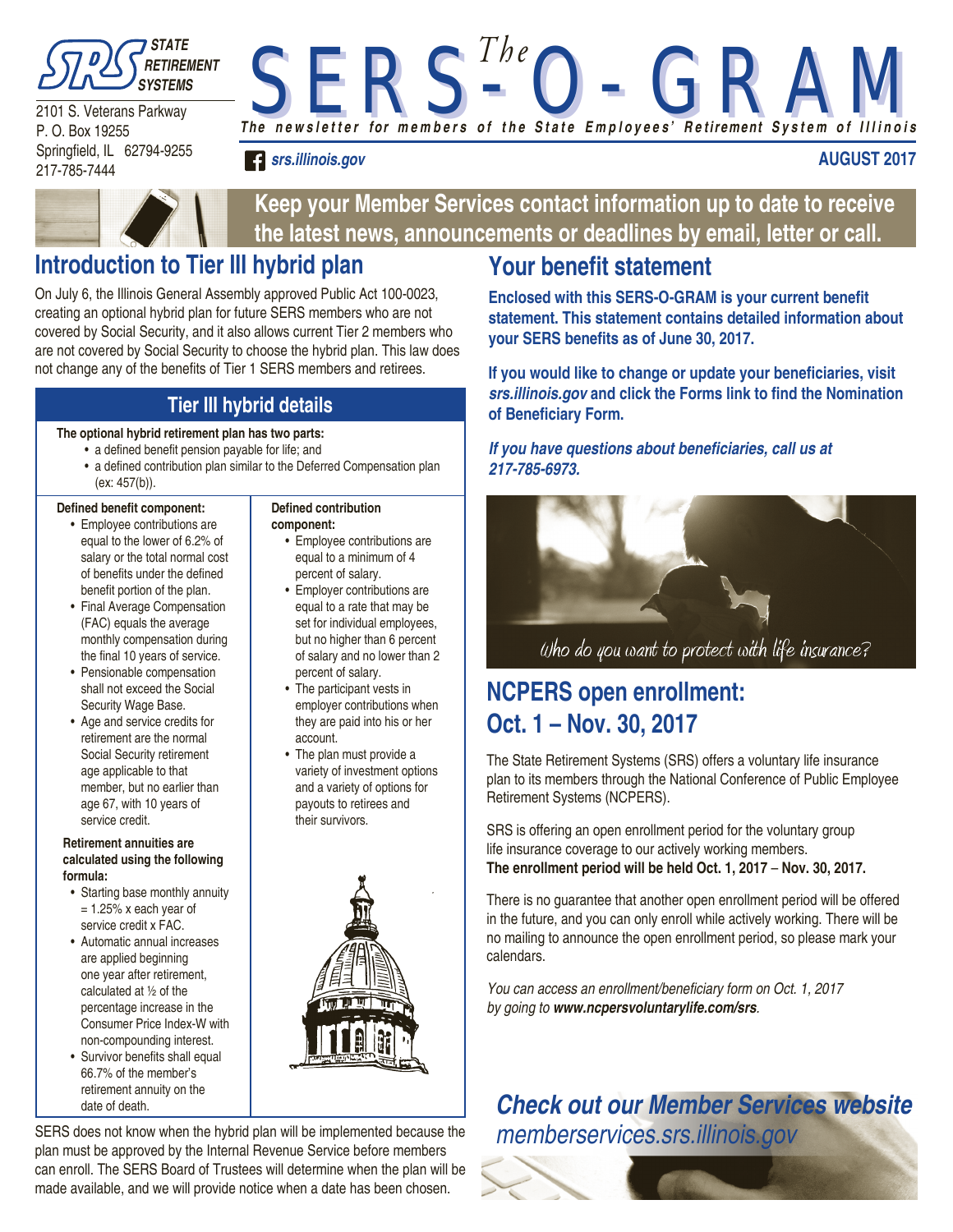## **2018 SERS Preretirement workshops**

### **Registration for all SERS workshops begins Sept. 1, 2017.**

To register for a workshop, visit *srs.illinois.gov* and click on the "Workshop Registration" logo. Once you're connected, click on the "Must Haves" link and follow the instructions. After you submit your registration, you'll receive an email confirming your registration has been submitted to your Retirement Coordinator for approval. Once approved, you'll receive additional emails with specific information about the workshop.

All workshops provide information on financial planning, deferred compensation, entitlements and estate planning.

For questions about our online registration, call 217-785-6979 or email stephanie.staber@srs.illinois.gov.

### **INVESTING IN YOUR FUTURE**

For employees under age 45

This introductory IYF workshop is designed to encourage members to start planning early for retirement. The emphasis is on money management and investing early for the future, assessing current risks, and using the services provided by SERS.

| <b>Jan. 23</b>  | Springfield   | <b>Sept. 25</b> | Schaumburg |
|-----------------|---------------|-----------------|------------|
| Mar. 6          | Chicago       | Oct. 2          | Chicago    |
| Jun. 5          | <b>Joliet</b> | Oct. 23         | E. Peoria  |
| <b>Jul. 17</b>  | Springfield   | <b>Nov. 13</b>  | Carbondale |
| <b>Sept. 25</b> | Collinsville  |                 |            |

## **COUNTDOWN TO RETIREMENT**

For employees within 3 years of retirement

The CDR is a one-day program designed to help participants assess their immediate retirement plans and take the necessary steps to make the transition between employment and retirement as smooth as possible.

 This workshop also reviews SERS and Social Security entitlements, the need for continuous financial planning and keeping an updated estate.

| Jan. 18        | Chicago             | <b>Jun. 28</b>  | Chicago             |
|----------------|---------------------|-----------------|---------------------|
| Jan. 18        | Springfield         | <b>Jul. 19</b>  | <b>Collinsville</b> |
| Feb. 1         | Springfield         | <b>Jul. 19</b>  | <b>Orland Park</b>  |
| Feb. 15        | <b>Carol Stream</b> | Jul. 26         | Springfield         |
| <b>Feb. 15</b> | Springfield         | Aug. 9          | <b>Springfield</b>  |
| Mar. 1         | Chicago             | Aug. 16         | Chicago             |
| Mar. 1         | Springfield         | Aug. 23         | Collinsville        |
| Mar. 22        | <b>Urbana</b>       | Aug. 23         | Dixon               |
| Mar. 29        | Springfield         | Sept. 6         | Carbondale          |
| Apr. 5         | Carbondale          | Sept. 6         | <b>Rockford</b>     |
| Apr. 5         | Chicago             | <b>Sept. 13</b> | Springfield         |
| Apr. 26        | Schaumburg          | Sept. 27        | Springfield         |
| Apr. 26        | Springfield         | Oct. 25         | Chicago             |
| <b>May 10</b>  | Effingham           | Oct. 25         | Springfield         |
| <b>May 17</b>  | Chicago             | Nov. 1          | <b>Orland Park</b>  |
| <b>May 17</b>  | Springfield         | Nov. 8          | Springfield         |
| <b>May 24</b>  | <b>Joliet</b>       | Nov. 15         | Chicago             |
| <b>May 24</b>  | Quincy              | Nov. 15         | Mt. Vernon          |
| Jun. 14        | Springfield         | Nov. 29         | Collinsville        |
| <b>Jun. 28</b> | E. Peoria           | Dec. 6          | Springfield         |

## **EDUCATION FOR TOMORROW'S CHOICES**

For employees within 5-15 years of retirement

This two-day, medium-range planning ETC workshop asks participants to realistically assess their future needs and lifestyle, and take the necessary steps to achieve these goals. The ETC focuses on financial planning, SERS and Social Security entitlements, legal and estate planning, leisure and living arrangements.

| Jan. 3 & 4       | Springfield         | Jun. 20 & 21 | Springfield             |
|------------------|---------------------|--------------|-------------------------|
| Jan. 10 & 11     | Chicago             | Jul. 11 & 12 | Urbana                  |
| Jan. 31 & Feb. 1 | <b>Carol Stream</b> | Jul. 11 & 12 | Chicago                 |
| Mar. 14 & 15     | <b>Joliet</b>       | Aug. 8 & 9   | Effingham               |
| Mar. 21 & 22     | Springfield         | Aug. 15 & 16 | Mt. Vernon              |
| Apr. 18 & 19     | Collinsville        | Aug. 29 & 30 | Utica                   |
| Apr. 18 & 19     | Schaumburg          | Oct. 3 & 4   | <b>Fairview Heights</b> |
| May 30 & 31      | <b>Dixon</b>        | Oct. 17 & 18 | Chicago                 |
| May 30 & 31      | E. Peoria           | Oct. 17 & 18 | Springfield             |
| Jun. $6 & 7$     | Carbondale          |              |                         |

| 0 & 21 | Springfield          |
|--------|----------------------|
| 812    | Urbana               |
| 812    | Chicago              |
| 889    | Effingham            |
| 5 & 16 | Mt. Vernon           |
| 9 & 30 | Utica                |
| & 4    | <b>Fairview Heig</b> |
| 7 & 18 | Chicago              |
| 7 & 18 | Springfield          |
|        |                      |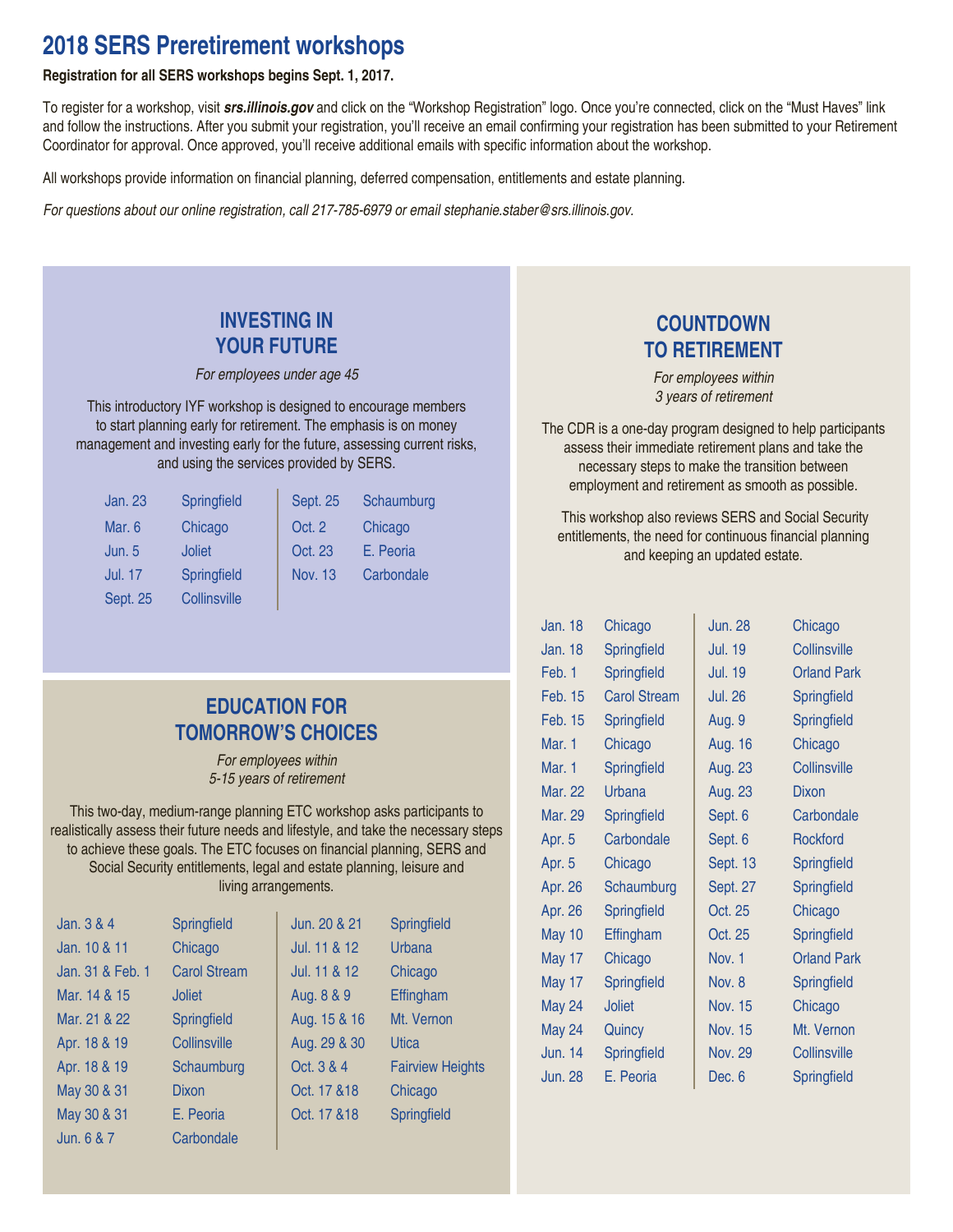## **Take your budget to the next level**

We use apps for all kinds of things: games, prescriptions, coupons...but have you considered using an app for your budget? Here are a few that allow you to connect your bank account, alert you for bills and even give you a starter budget that you can alter to suit your needs. You can see where your money is going, allowing you to adjust accordingly.

The best part? They're free, which supports the excellent new spending habits you're adopting!

#### **Mint – available for iOS and Android**

### What the developers say:

"Finally, there's one place to manage all your finances with ease. Mint is the free money manager and financial tracker app from the makers of TurboTax® that does it all. We bring together your bank accounts, credit cards, bills and investments so you know where you stand. See what you're spending, where you can save money, and stay on top of bill pay in Mint like never before. You can even keep track of your credit score to help you be smart about it, no credit card required."

### **PocketGuard – available for iOS and Android**

### What the developers say:

"PocketGuard is one of the leading, easiest to use personal finance apps in the US and Canada. This handy tool can finally make money management and budgeting trouble-free. Paying bills, managing multiple accounts, staying on top of your spending habits — all of this is now available in one place."

Whichever you choose, make sure you're making your money work for you in the best way possible – including building an emergency fund, avoiding unneccesary fees and knowing the difference between a want and a need.



## **Experienced a life change recently?**

Did you get married – or maybe divorced? Have a new baby? It might be time to update your beneficiaries on file.

You can find your current elections in the Beneficiary Information section of your statement; and don't forget other places that might need updating also – like your SERS benefits, group life insurance and deferred compensation plans.

## **Joe Maggio retires after 40+ years with SERS**



Joe Maggio, Service and Refunds Manager, retired after more than 40 years of service with SERS. Joe began his career as the SERS Group Insurance Supervisor and was later promoted to Manager of the Service and Refund Division. Joe was an asset to our agency with many years of service, knowledge and expertise, and we will miss him.

Please join us in wishing Joe a happy and healthy retirement!

## **Do you have student loan debt? You may qualify to have it forgiven.**

If you have a Federal Direct Loan, you may be eligible for the Public Service Loan Forgiveness (PSLF) Program. To be eligible you have to have made at least 120 separate monthly payments after Oct. 1, 2007 on the specific loan for which you are requesting forgiveness while employed full-time by a qualified public service employer. The loan has to be in good standing (not in default), and you must have made all the payments while you were working in your public service position.

Loan balance forgiveness will begin October 2017.

#### **What qualifies as a public service position?**

- Government organizations (including federal, state, local or tribal organizations)
- Not-for-profit, tax-exempt organizations under section 501(c)(3) of the Internal Revenue Code
- Private, not-for-profit organization (that is not a labor union or a partisan political organization) that provides one or more of the following services:
	- Emergency management
	- Military service
	- Public safety
	- Law enforcement
	- Public interest law services
	- Early childhood education (including licensed or regulated healthcare, Head Start and state-funded prekindergarten)
	- Public service for individuals with disabilities and the elderly
	- Public health (including nurses, nurse practitioners, nurses in a clinical setting and full-time professionals engaged in health care practitioner occupations and health care support occupations)
	- Public education
	- Public library services
	- School library or other school-based services

### **What qualifies as full-time employment?**

You must meet your employer's definition of full-time employment, but for PSLF purposes, that must be at least an annual average of 30 hours per week. None of the hours of employment may include religious-based activities.

To find more information on PSLF, *visit studentaid.gov/public service or*  contact your federal loan servicer.